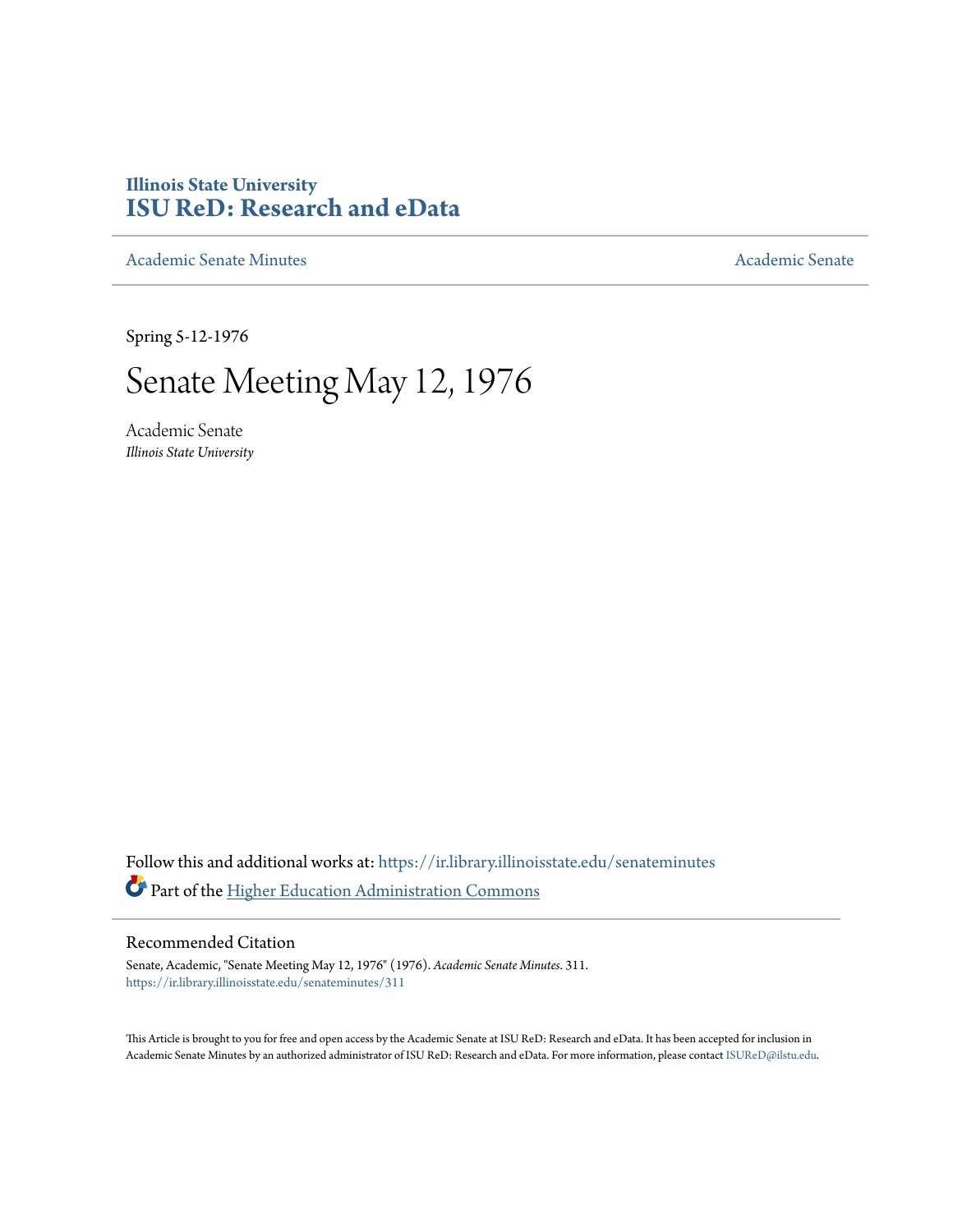$SHUMAN_{1}$   $IANLEY$ ACADEMIC SERVICES

## ACADEMIC SENATE MINUTES (Not Approved by the Academic Senate)

May 12, 1976

Volume VII, No. 17

Contents

Call to Order

Roll Call

Approval of Minutes

Chairperson's Remarks

Administrator's Remarks

Student Association President's Remarks

Proposal for College of Continuing Education and Public Service

Proposal for Master's in Corrections

Academic Calendar, 1977-78

\*Athletic Council Recodification

\*Parking Committee Recodification

Proposal for Center for Ethnic Studies

\*Committee Appointments

Report on Chairperson and College Dean Evaluation

Committee Reports

Communications

Adjournment

Appendices (\*items appear in Appendices)

Heetings of the Academic Senate are open to members of the University community. Persons attending the meetings may participate in discussion with the consent of the Senate.

Persons desiring to bring items to the attention of the Senate may do so by contacting any member of the Senate.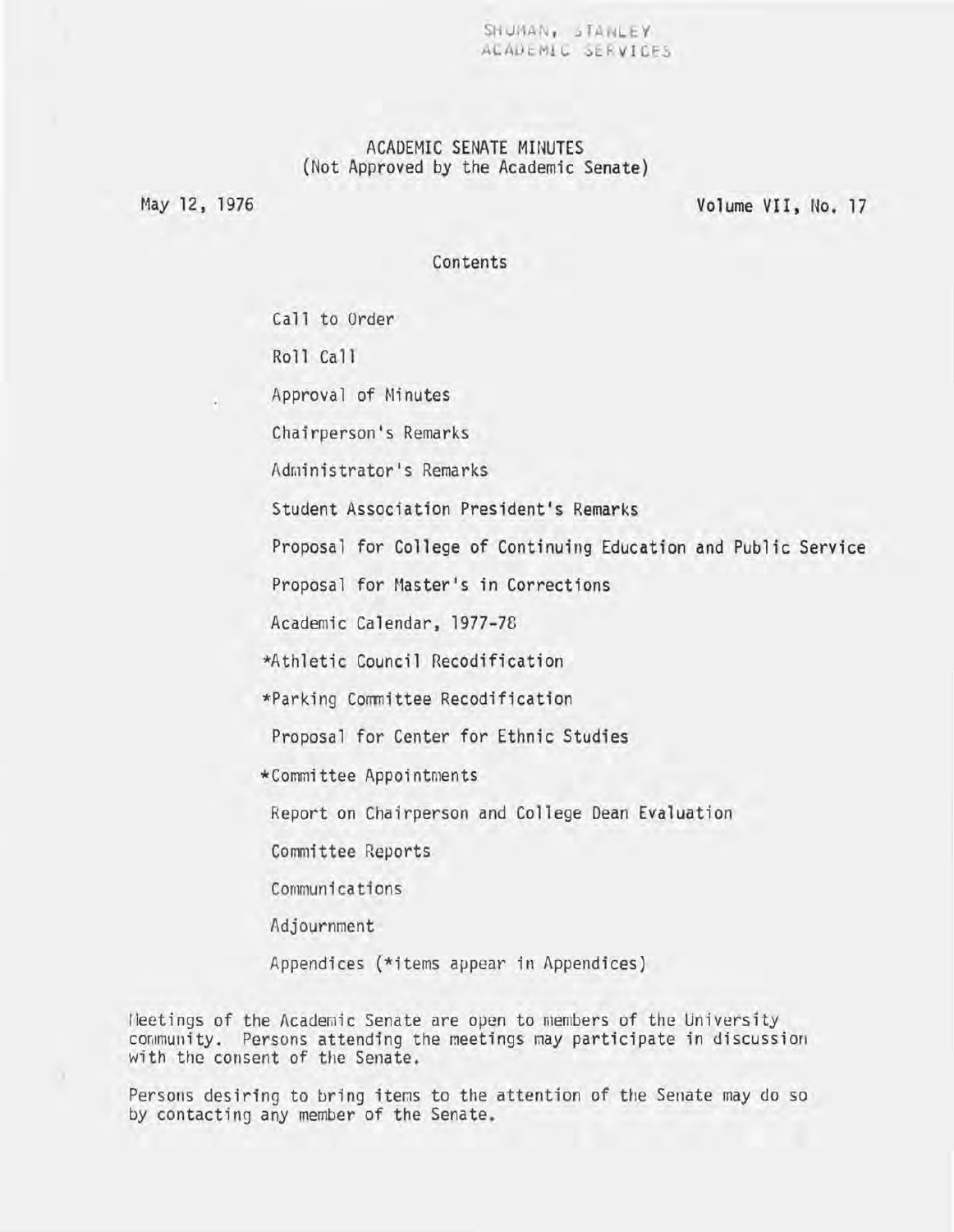## Academic Senate Minutes

May 12, 1976 Volume VII, Ilo. 17

### Call to Order

Chairperson Cohen called the meeting to order at 7:00 p.m. in Stevenson 401.

#### Roll Call

Mr. Boaz called the roll and reported a quorum to be present.

#### Approval of Minutes

VII, 178 The minutes of the April 28, 1976 meeting were presented for approval. A motion (Heflin, Frisch) to approve the minutes as presented was approved.

### Chairperson's Remarks

Chairperson Cohen announced he will be studying at the University of Michigan this summer and Vice Chairperson Carlile will chair the Senate in his absence.

#### Administrator's Remarks

Provost Horner reported the Budget Team is in the process of correlating FY77 budget requests with anticipated legislative allocations.

#### Student Association President's Remarks

Mr. Tuggle announced that the new student representative on the Board of Regents would be Pat Stone, and he introduced Ms. Stone to the Senate.

#### ACTION ITEMS:

#### 1. Proposal for College of Continuing Education and Public Service

Mr. Parr, Chairperson of the Academic Affairs Committee, called upon Mr. Quane to introduce the proposal. Mr. Quane indicated the Academic Affairs Committee by a vote of 5-2 recommended approval of the proposal. Mr. Hickrod, Chairperson<br>of the Budget Committee, observed that no additional funding would be required to institute the proposal since all required personnel lines are presently assigned to the existing Division of Continuing Education and Public Service. A motion (Quane, Christiansen) to approve the College of Continuing Education and Public Service proposal carried on a voice vote.

### 2. Proposal for Master's in Corrections

Mr. Parr called upon Mr. DePew to introduce the proposal. Mr. DePew reported the Academic Affairs Committee by a 5-1 vote recommended approval of the pro-<br>posal. Mr. Hickrod reported that \$29,820 in new state resources are to be requested in FY78 to fund the program if it is approved. A motion (DePew, Collie) to approve the proposal for a Master's Degree in Corrections carried on a voice vote.

 $VII, 72$ 

)

VII, 180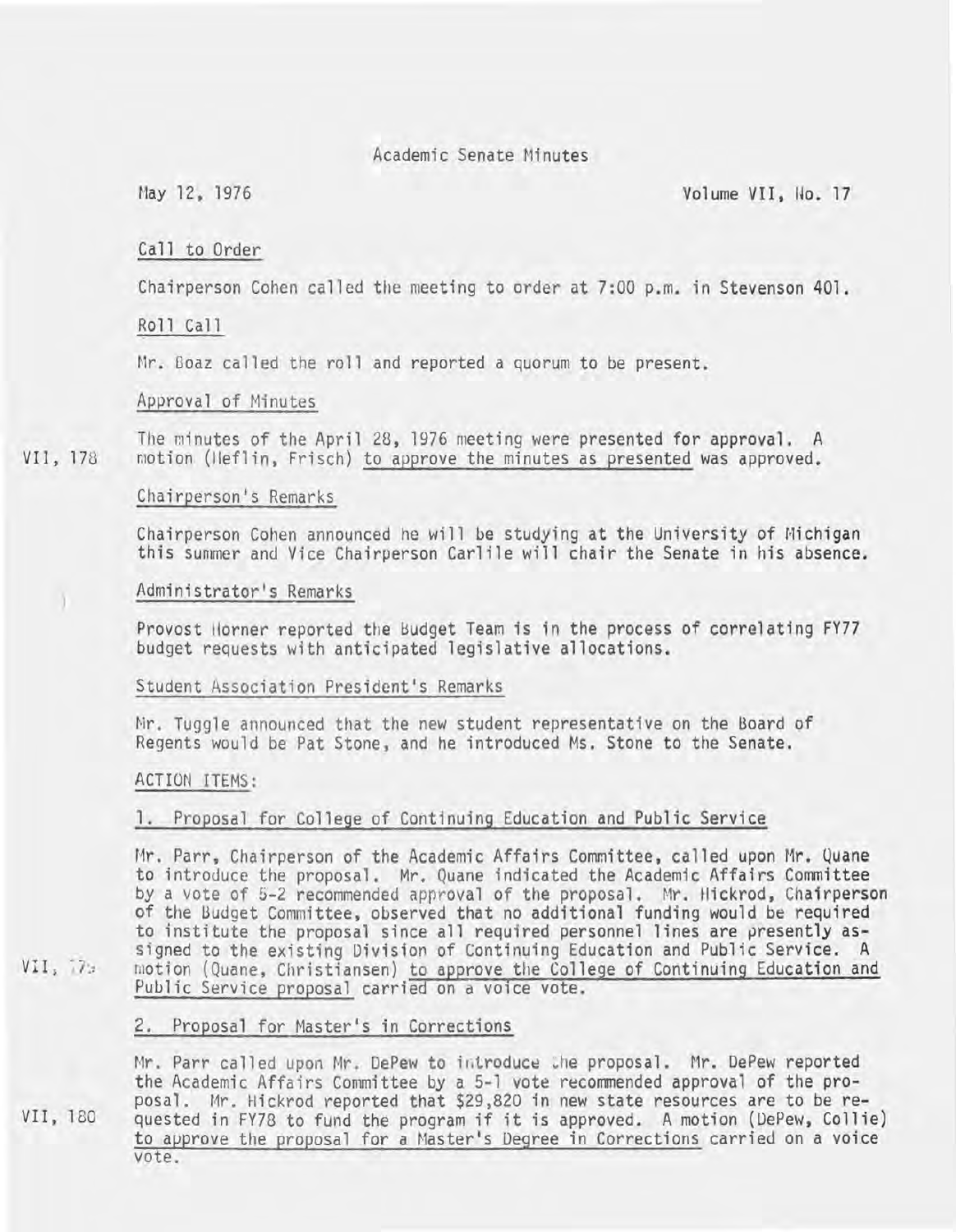## 3. Academic Calendar, 1977-78

VII, 181

Ms. Lohr introduced a revised proposal for the 1977-78 Academic Calendar which incorporates a mid-semester break in the Fall Semester. Concern about the cost implications of the break resulted in a motion (Quane, Wilson) to postpone consideration of the 1977-78 Academic Calendar until the first summer meeting of the Senate. The motion carried. The Administrative Affairs Committee was instructed to investigate the cost implications of the break and report back at the first summer meeting.

#### 4. Athletic Council Recodification

VII, 182 VII, 183 Mr. Law introduced a proposed recodification of the Athletic Council incorporating two changes in the draft brought forward by the Rules Committee at the information stage. One change enlarges the membership of the Council as Mr. Carlile had proposed at the information stage from nine to eleven members by adding one student and one faculty member. The second change clarifies that the Athletic Council is advisory to the Senate and President and shall submit all policy recommendations to both the Senate and the President. Law, Weseman moved to approve the proposed Athletic Council recodification. Concern was expressed that under the recodification a single faculty representative shall represent the University at both NCAA and AIAW meetings. This arrangement would preclude sending a male representative to NCAA meetings and a female representative to AIAW meetings. No amendment, however, was proposed. In light of the expansion of student representation from three to four, McMahan, Lohr moved to amend Section I,G, the last line to read: "Further, two student members must be women, and two student members must be men." The amendment failed on a show of hands with fifteen voting "yes" and eighteen voting "no." The Law, Weseman motion carried on a voice vote. (See Appendix)

#### Parking Committee Recodification

VII, 184 VII, 185 VII, 186 Lohr, Christiansen moved to approve the proposal to recodify the Parking and Traffic Committee. Noting that under the proposal a student (faculty or civil service) parking appeal can be heard by an appeals panel lacking a student (faculty or civil service) member, Frisch, Kruse moved to amend the second paragraph under the Parking and Appeals Board by striking the last line which reads: "Representation from at least two of the three constituency groups must<br>be present before hearing will be conducted" and substituting the following: "If all three constituencies are represented on the Appeals Board and one constituency is not present, then the person appealing may have the option to waive the hearing till all three constituency representatives are present." Invoking Bylaw 1.4 the Chairperson ruled that the Frisch, Kruse motion was out of order. An appeal of the ruling of the Chair failed on a voice vote. Marjorie Smith of the Parking and Traffic Committee informed the Senate that in the past committee vacancies have precluded three constituency panels. Further discussion of the main motion revealed that the Parking and Traffic Committee envisions four categories of violations that should not be subject to appeal: non-handicapped parking in a space for handicapped, parking on sidewalks, parking on grass, and meter violations. Arguing that no category of violation should be exempt from an appeals process, Carroll, Tuggle moved to amend the Parking Appeals Board's paragraph on Functions by striking after the words "Parking Appeals Board" the phrase "if the violation is subject to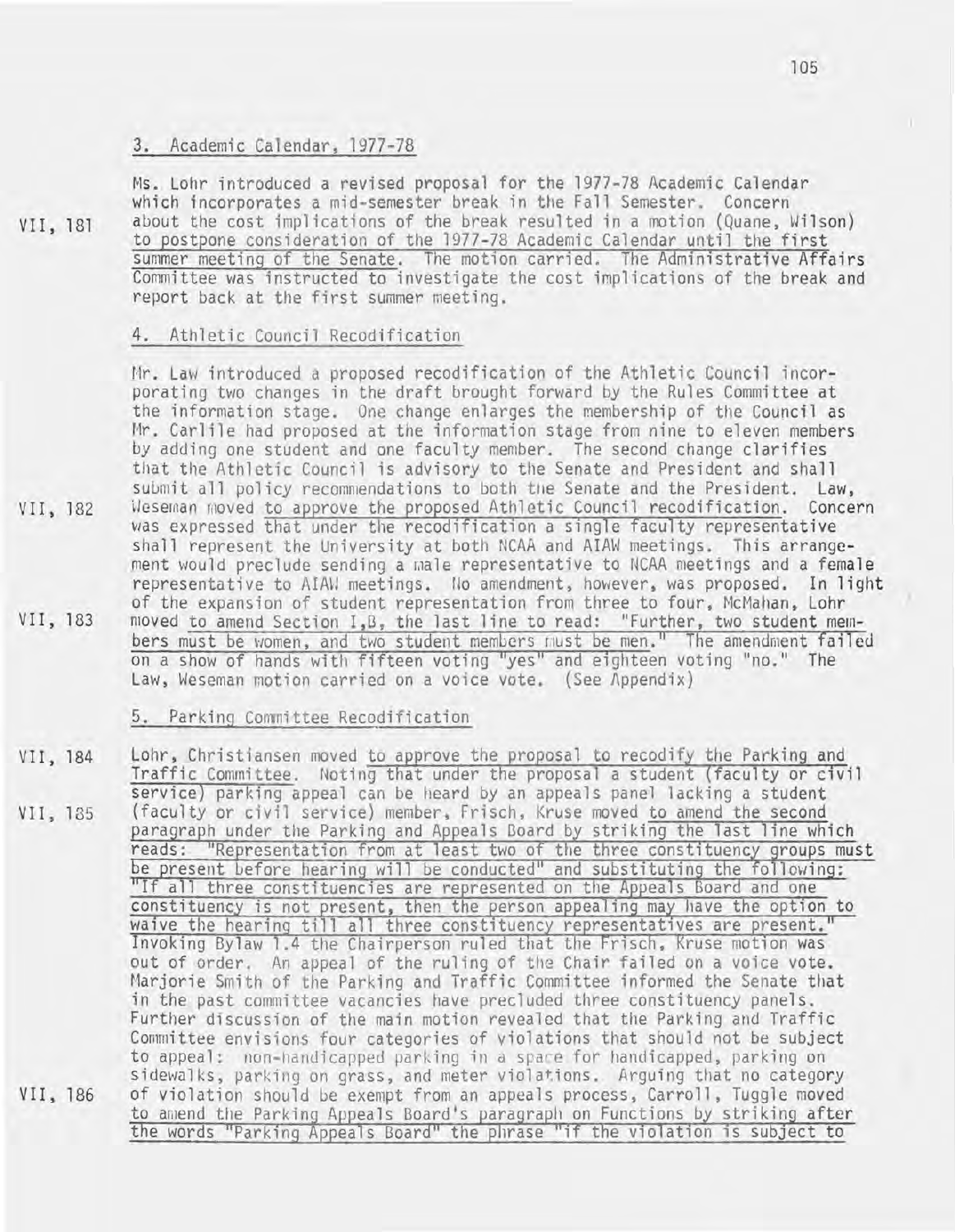VIl, 187 University appeal." The amendment passed. A motion (Rhodes, Merriman) to recommit the Parking Committee recodification to committee failed. The main motion (Lohr, Christiansen) as amended (Carroll, Tuggle) carried on a voice vote. (See Appendix)

### 6. Proposal for Center for Ethnic Studies

Mr. Parr called upon Mr. Christiansen to introduce the proposal. Mr. Christiansen reported the Academic Affairs Committee by a vote of 4-1-2 recommended that the Senate not pass the proposal. For the purpose of opening debate only Christiansen, Quane moved to approve the proposal for a Center for Ethnic Studies with the deletion of page 4 and of the third paragraph on page 5. Mr. Hickrod reported that \$102,310 in new state resources are to be requested for FY78 if the Center is approved. He added the Budget Committee sees Centers and the like as a good way to bring new research money to the University, but he cautioned that the Budget Committee would like to take another look at the proposed Center if new state support is not ultimately allocated. Lengthy debate on the motion ensued, centering largely on the academic merits of the proposal versus the impact on existing programs were the Center to be funded through internal reallocation of resources. The makers of the motion interpreted it to mean that if new state funding is not forthcoming the Center be reconsidered by the Budget Committee. The motion passed on a roll call vote of 31-10-1.

#### 7. Committee Appointments

VI1, 189 A motion (Law, Searight) to approve committee appointments brought forward by the Rules Committee and the Student Association was approved on a voice vote. (See Appendix)

In the case of committee appointments to the Entertainment Committee, the Forum Committee and the Union Goard, allegations were made by Mr. Tuggle, Mr. Kruse, and others that possible failure of these committees to follow Senate procedures warranted Senate rejection of committee nominations pending investigation. A motion (Kruse, Law) was made for the purpose of debate to approve appointments to the Entertainment Committee, the Forum Committee, and the Union Board. The makers of the motion counseled against affirmative action on the motion. A motion (Quane) to table these committee appointments failed for lack of a second. Chairperson Cohen relinquished the Chair to debate the Kruse, Law motion. Discussion followed on whether or not blocking committee appointments was an appropriate means of insuring that Senate procedures are followed. Mr. Hicklin argued that the appointment question was the handle for investigation. A motion (Cohen, Tarrant) to move the previous question carried, and the motion to approve appointments failed on a roll call vote of 3-31-4.

#### INFORMATION ITEMS

#### 1. Report on Chairperson and College Dean Evaluation

Pat Stone reported results of the opinion questionnaire distributed by the Administrative Affairs Committee on the adequacy of chairperson and dean evaluation. The consensus of the Senate was that the Administrative Affairs Committee should continue monitoring chairperson and dean evaluation.

VII, 188

VII, 190

VII,19l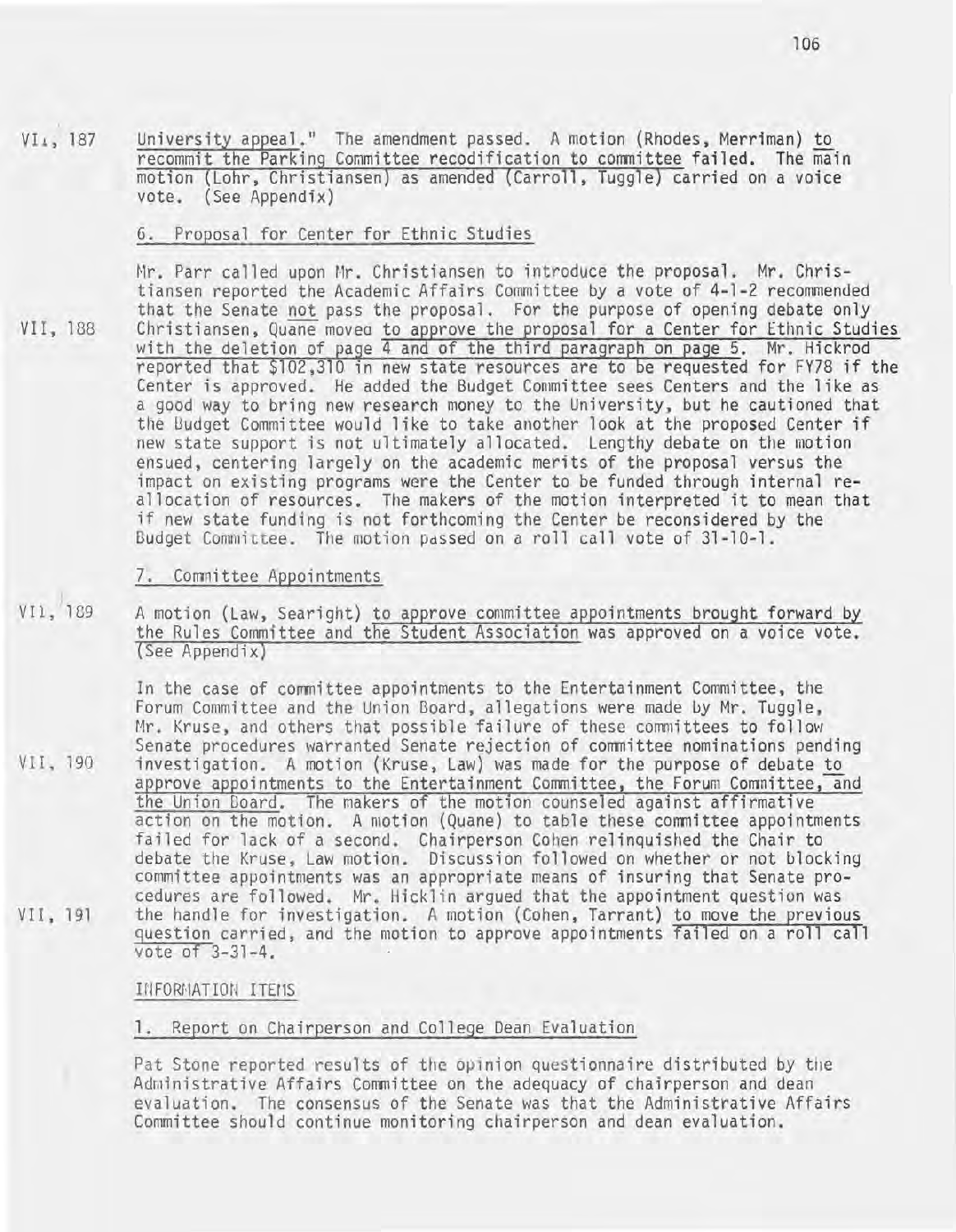Committee Reports

None

Communications

None

Adjournment

 $\sim$ 

VII,192 A motion (Quane, Lohr) to adjourn was approved. The Senate adjourned at 10:10 p.m.

For the Academic Senate,

Ira Cohen, Chairperson John K. Boaz, Secretary

IC:JKB:pl

 $\lambda$ 

 $\mathbf{u}$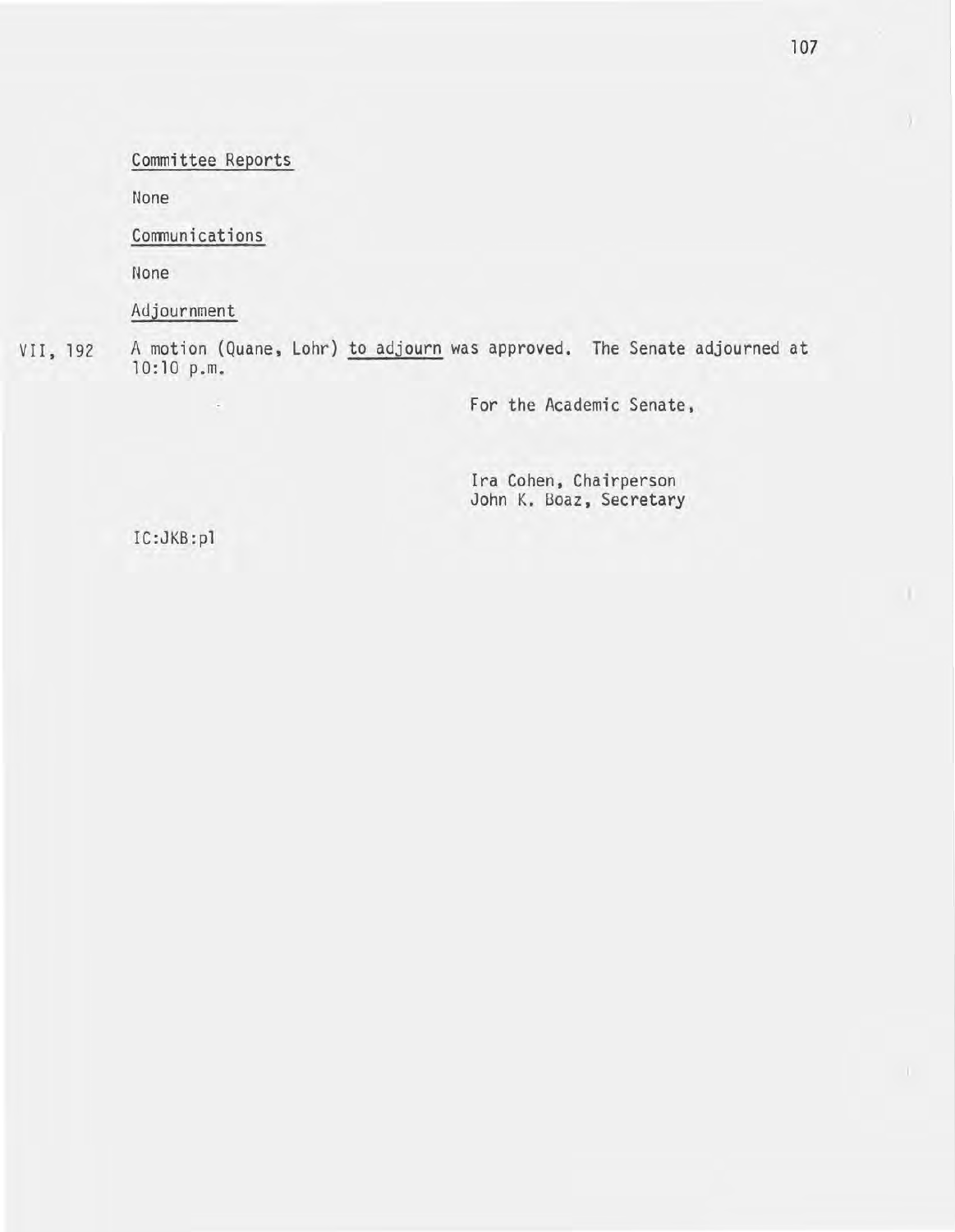Date:  $\mu_{\text{day}}$  12, 1976 Volume  $\text{No:}_{\text{VII}}$  Page: 108

|                         |                 | <b>VOTE</b>              |                  |             |              |             |                      |        | <b>III VOICE VOTE</b> |                         |              |
|-------------------------|-----------------|--------------------------|------------------|-------------|--------------|-------------|----------------------|--------|-----------------------|-------------------------|--------------|
| <b>NAME</b><br>last the | ATTEN-<br>DANCE | Motion<br>$^{\circ}$ 188 | Motion<br>$*190$ | Motion<br>쑈 | Monon<br>zł. | Motion<br>÷ | Motion<br>$\ddot{=}$ | Motion | Motion<br>ll No.      | YES NO                  |              |
| Amster                  | A               |                          |                  |             |              |             |                      |        | 178                   | X                       |              |
| Boaz                    | P               | Yes.                     | No.              |             |              |             |                      |        | 179                   | $\overline{X}$          |              |
| Campagna                | P               | Yes                      | No               |             |              |             |                      |        | 180                   | $\overline{X}$          |              |
| Cardot                  | Â               |                          |                  |             |              |             |                      |        | 181                   | $\overline{X}$          |              |
| Carlile                 | P               | Yes                      | No               |             |              |             |                      |        | 182                   | X                       |              |
| Carroll                 | P               | No.                      | No.              |             |              |             |                      |        | 183                   |                         | X            |
| Cattell                 | $\mathsf{P}$    | No.                      | No.              |             |              |             |                      |        | 184                   | IX.                     |              |
| Christiansen            | $\mathsf{P}$    | No.                      | Yes              |             |              |             |                      |        | 185                   |                         |              |
| Cohen                   | p               | Yes                      | No               |             |              |             |                      |        | 186                   | $\mathsf{x}$            |              |
| Collie                  | P               | Yes.                     |                  |             |              |             |                      |        | 187                   |                         | X            |
| Cook                    | P               | Yes.                     | No.              |             |              |             |                      |        | 188                   | $\overline{\mathsf{x}}$ |              |
| DeGrandpre              | $\overline{A}$  |                          |                  |             |              |             |                      |        | 189                   | $\sf X$                 |              |
| <b>DePew</b>            | p               | <b>No</b>                | Abst.            |             |              |             |                      |        | 190                   |                         | $\mathbf{x}$ |
| Erickson                | P               | Yes                      | No               |             |              |             |                      |        | 191                   | X                       |              |
| Frisch                  | P               | Yes                      | No               |             |              |             |                      |        | 192                   | <b>X</b>                |              |
| Gordon                  | p               | No.                      | NQ               |             |              |             |                      |        |                       |                         |              |
| Hef!in                  | p.              | Yes                      | Yes.             |             |              |             |                      |        |                       |                         |              |
| <b>Henry</b>            | P               |                          |                  |             |              |             |                      |        |                       |                         |              |
| Hicklin                 | p               | Yes                      | No.              |             |              |             |                      |        |                       |                         |              |
| Hickrod                 | P               | Yes                      |                  |             |              |             |                      |        |                       |                         |              |
| Jar"son                 | $\overline{A}$  |                          |                  |             |              |             |                      |        |                       |                         |              |
| Jesse                   | $\mathsf{P}$    | Yes                      | No               |             |              |             |                      |        |                       |                         |              |
| Keeney                  | p               | Abst                     | NQ               |             |              |             |                      |        |                       |                         |              |
| Kruse                   | P               | No.                      | No.              |             |              |             |                      |        |                       |                         |              |
| Law                     | P               | Yes                      | No.              |             |              |             |                      |        |                       |                         |              |
| Lohr                    | P               | No                       | <b>Yes</b>       |             |              |             |                      |        |                       |                         |              |
| McMahan                 | P               | Yes                      | No               |             |              |             |                      |        |                       |                         |              |
| Merriman                | P               | N <sub>O</sub>           | No               |             |              |             |                      |        |                       |                         |              |
| Moonan                  | P               | Yes.                     | No.              |             |              |             |                      |        |                       |                         |              |
| Mullen                  | P               |                          |                  |             |              |             |                      |        |                       |                         |              |
| Natale                  | P.              | 110<br>Yes               | N <sub>0</sub>   |             |              |             |                      |        |                       |                         |              |
| Parr                    | P               |                          | Present          |             |              |             |                      |        |                       |                         |              |
| Phillips                | A               | Yes                      |                  |             |              |             |                      |        |                       |                         |              |
| Potter                  | P               |                          |                  |             |              |             |                      | $\sim$ |                       |                         |              |
| Quane                   | P               | Yes.                     | Ilo.             |             |              |             |                      |        |                       |                         |              |
| Reitan                  | P               | Yes                      | No               |             |              |             |                      |        |                       |                         |              |
| Rhodes                  | P               | Yes                      | No               |             |              |             |                      |        |                       |                         |              |
| Searight                | P               | Yes                      | No               |             |              |             |                      |        |                       |                         |              |
| Smith                   | P               | Yes                      | No               |             |              |             |                      |        |                       |                         |              |
| Tarrant                 | P               | Yes                      | No               |             |              |             |                      |        |                       |                         |              |
| Upton                   | P               |                          |                  |             |              |             |                      | Ħ      |                       |                         |              |
| Vybiral                 | p               | No                       | No.              |             |              |             |                      |        |                       |                         |              |
| We:                     | P               | Yes                      | No.              |             |              |             |                      |        |                       |                         |              |
| nsn                     | P               | Yes                      | No               |             |              |             |                      |        |                       |                         |              |
| Wilson                  |                 | Yes                      | No.              |             |              |             |                      |        |                       |                         |              |
| Young                   | p               | Yes                      | N <sub>o</sub>   |             |              |             |                      |        |                       |                         |              |
| Tuggle                  | P               | Yes                      | No.              |             |              |             |                      |        |                       |                         |              |
| Gamsky<br>Morris        | P               | Yes<br>Yes               | Present          |             |              |             |                      |        |                       |                         |              |
|                         | P               |                          |                  |             |              |             |                      |        |                       |                         |              |
| Horner                  | $\overline{P}$  | Yes                      | Present          |             |              |             |                      |        |                       |                         |              |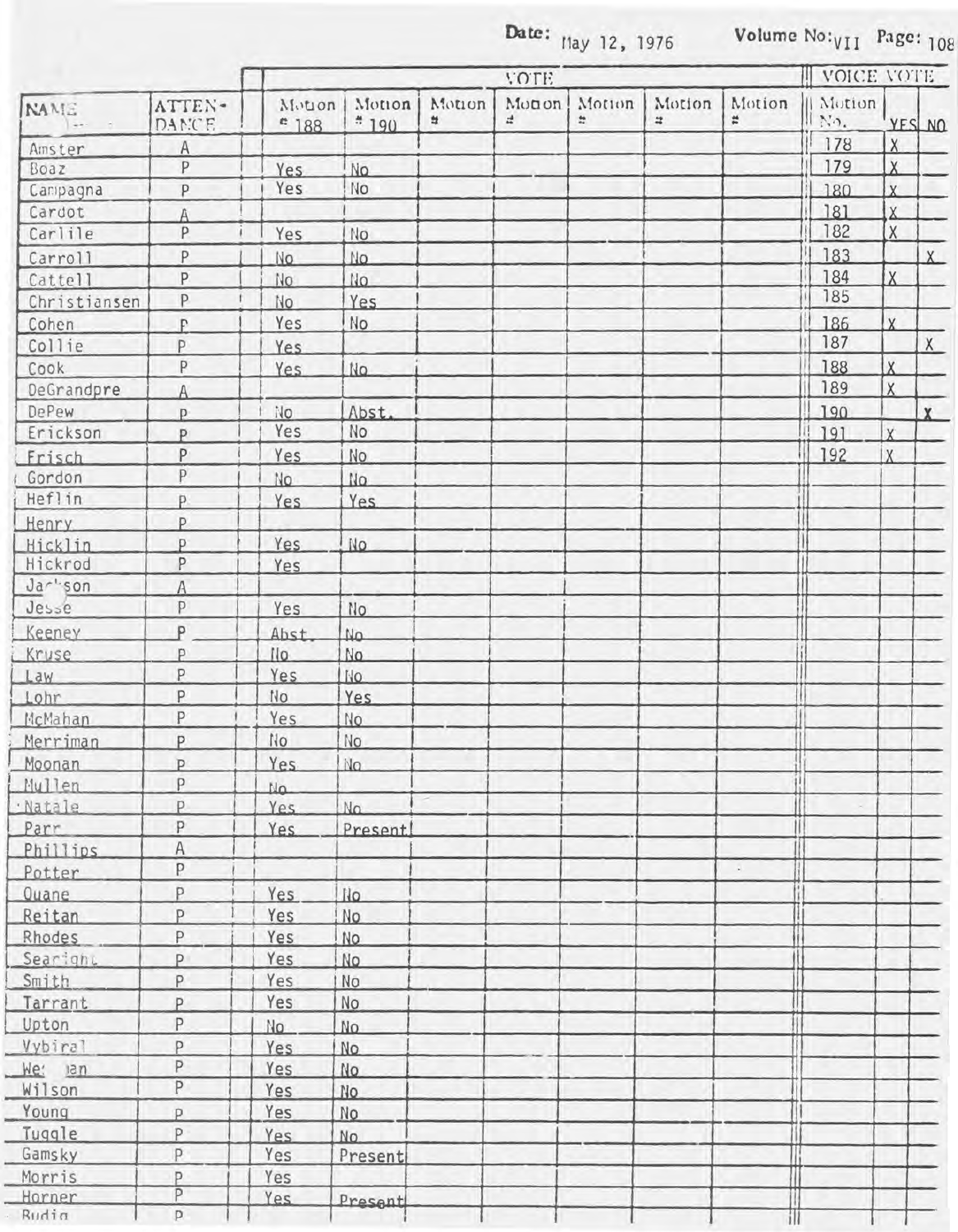#### ATHLETIC COUNCIL

Athletic Council. There is hereby created a standing committee entitled the Athletic Council.

- I. Membership. The Athletic Council shall consist of eleven members: six faculty (non-administrative), four students, and one alumnus. One faculty member shall serve as Chairperson and another as the Faculty Representative. The Director of Men's Intercollegiate Athletics and the Director of Women's Intercollegiate Athletics shall serve as ex officio members (nonvoting) of the Athletic Council. Members of the respective coaching staffs shall be excluded from membership.
	- A. The Faculty Members: Faculty, other than the Chairperson and the Faculty Representative, shall be appointed by the President in the spring of each year. The term of service shall be three years, beginning July 1 following appointment, the terms to be staggered. Each selection of a faculty member to the Athletic Council by the President shall be from a slate presented by the Executive Committee and elected by the Senate of not less than three times the number of vacancies. As a result of the knowledge, background, and experience considered desirable for optimum performance of the Council, a faculty member may be appointed to consecutive terms. Further, a minimum of two faculty members must be women, and a minimum of two faculty members must be men.
	- B. The Student Members: Students shall be appointed by the President in the spring of each year. The term of service shall be one year, beginning July 1 following appointment. Each selection of a student member to the Athletic Council by the President shall be from a slate elected by the Senate of no less than two times the number of vacancies. The selection of this slate of nominees for the Athletic Council by the Academic Senate shall be by the procedures developed by the Executive Committee. A student may be elected to serve consecutive terms (desired background and experience). Further, a minimum of one student member must be a woman, and a minimum of one student member must be a man.
	- C. The Alumni Representative: The member of the Athletic Council who is to serve as the Alumni Representative shall be selected by the Board of Directors of the Illinois State University Alumni Association from a slate of not less than two candidates submitted by the Alumni Director, after consultation with the President. The candidate receiving the greatest number of votes shall be declared elected. The election shall take place at one of the regular spring meetings of the Alumni Board. The term of service shall be three years, commencing July 1 following election. An Alumni Representative member may be elected to serve consecutive terms.
	- D. The Chairperson of the Council: The Chairperson of the Athletic Council will be elected from among the faculty members of the Council by the entire membership. The term of service shall be for one year, commencing July 1. The Chairperson may be elected to consecutive terms.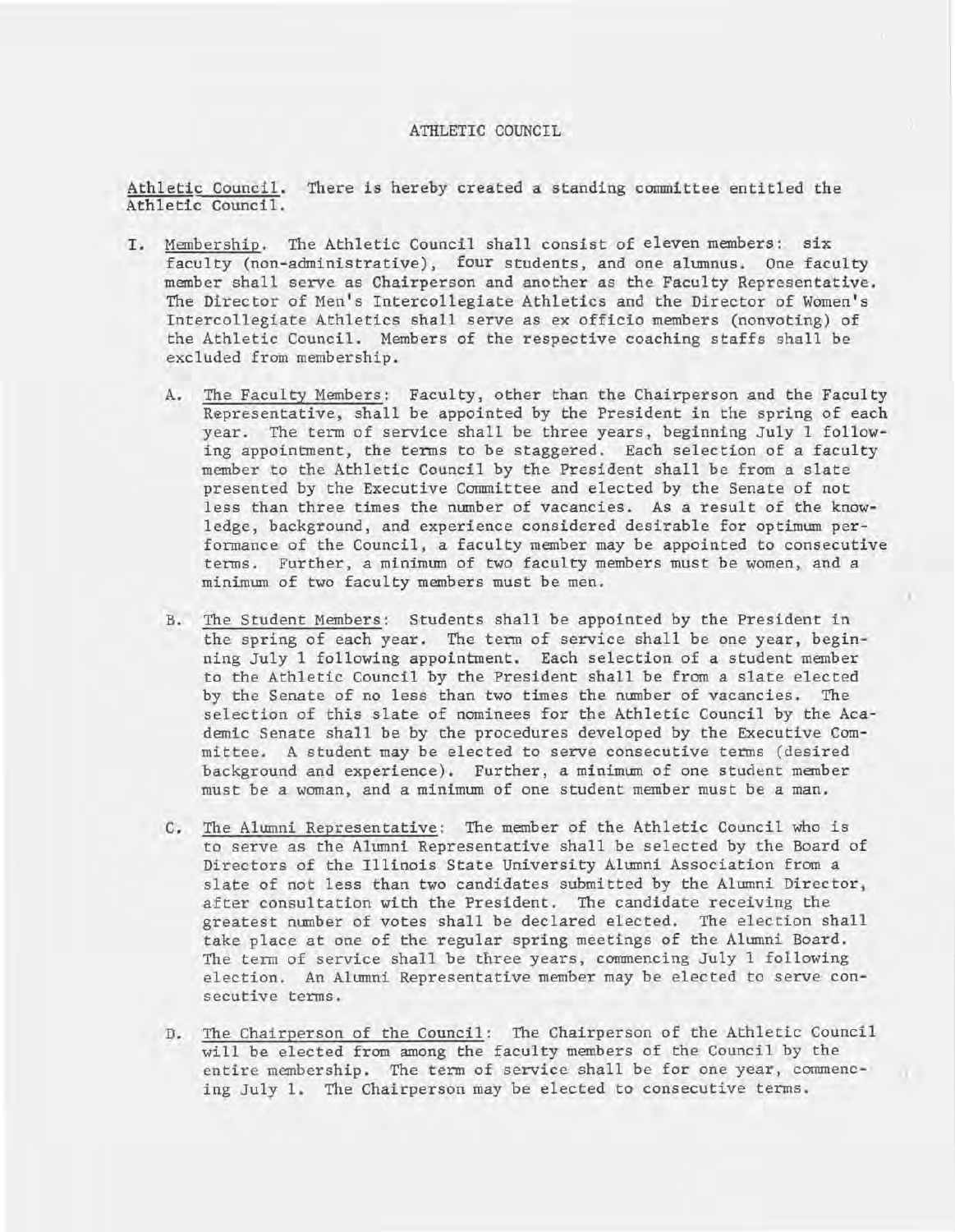- E. The Faculty Representative: The Faculty Representative shall be appointed by the President and ratified by the Senate when a vacancy occurs. The Faculty Representative may be appointed to successive terms of service. The Faculty Representative shall represent the University and serve as its voting member at NCAA and AIAW meetings. However, under extenuating circumstances the President may designate another individual as the voting member at either or both meetings. The Faculty Representative shall be responsible, in conjunction with the Council, for the certification of eligibility of all athletes in all intercollegiate sports and shall sign to certify both individual and team eligibility certifications. The Faculty Representative shall supervise, in conjunction with the Council, matters that pertain to eligibility for University admission of student athletes, eligibility for financial aid to student athletes, and eligibility for participation in athletics.
- F. Academic Senators shall not be eligible to serve as members of the Athletic Council.
- G. In the event of a vacancy in any of the positions, the vacancy shall be filled in the manner prescribed in A through F.
- H. Beginning of Duties: All persons appointed or elected to the Athletic Council shall begin duties as soon as the Athletic Council is formed, but all terms of membership shall be calculated from July 1, following appointment or election.
- II. Functions:

)

- A. General Responsibilities: The Athletic Council shall serve as an advisory body to the Academic Senate and the President for both Men's Intercollegiate Athletics and Women's Intercollegiate Athletics and submit all policy recommendations to the Academic Senate and the President. The Athletic Council shall assist in the development of budgets and policies governing the intercollegiate athletic programs of the University which will provide athletic programs that will yield optimum benefits from the funds and facilities available to all students, as well as the participating athletes, and that will encourage a wholesome relationship with other universities, the interested public, and alumni. The President may delegate the administration and implementation of policies and procedures through the respective athletic directors or other specifically authorized personnel.
- B. Specific Advisory Duties:
	- 1. The Athletic Council shall approve tentative annual budgets for both athletic programs, the sources of which are derived from an apportionment of the student activity fees allotted by the University, from the sales of season and single-admission tickets, and from other sources for the athJetic programs of the University.
	- 2. The Athletic Council and in specific the Faculty Representative shall supervise conformity to the rules and regulations governing eligibility of athletes participating in intercollegiate sports.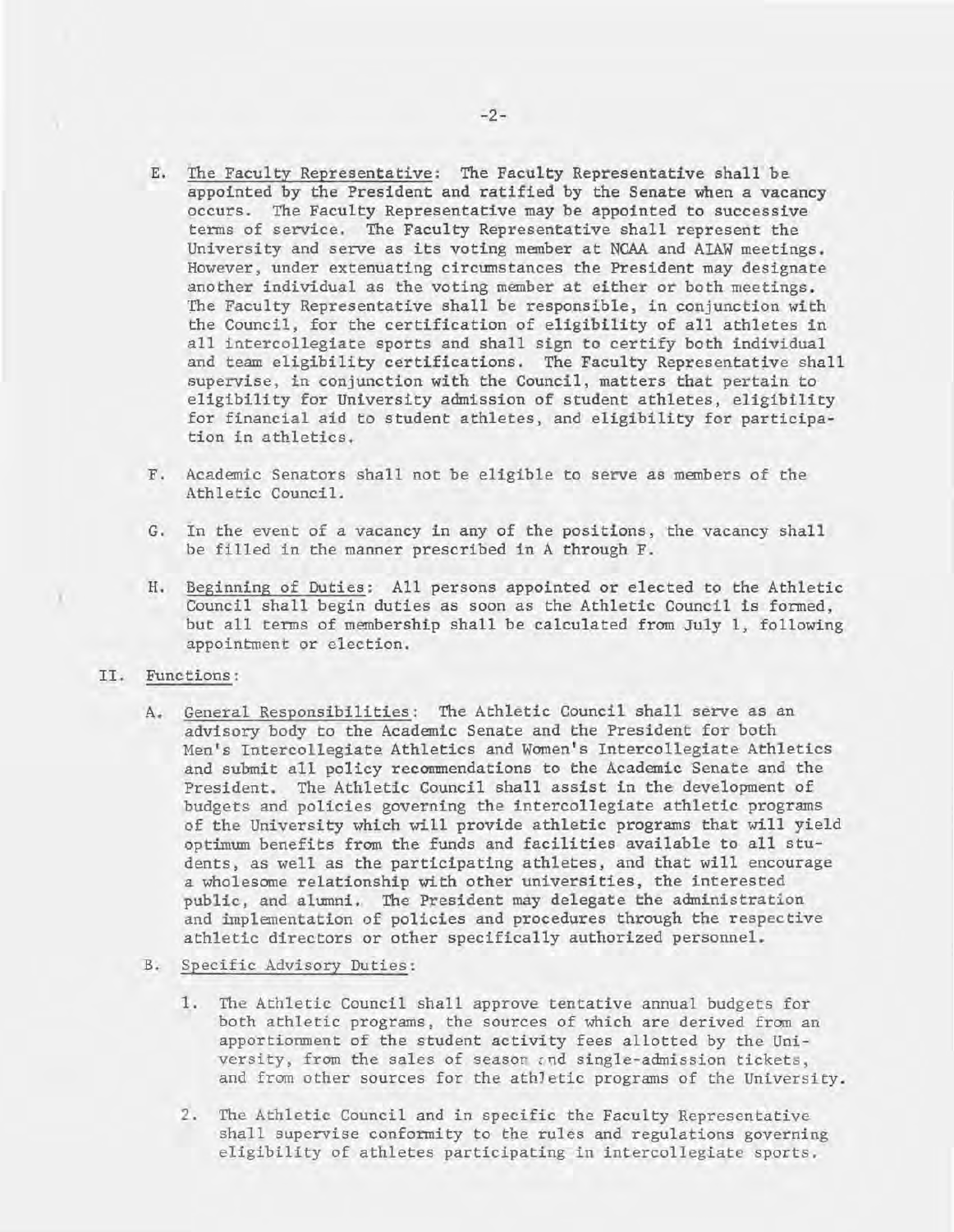- 3. The Athletic Council shall supervise and enforce rules and regulations governing grants-in-aid.
- 4. The Athletic Council shall serve in an advisory capacity to assure that intercollegiate teams play representative schedules.
- 5. The Athletic Council shall act on all requests for post-season competition.
- 6. The Athletic Council shall develop policies governing ticket distribution.
- 7. The Athletic Council shall develop policies relative to pre-game and half-time activities and all other matters connected with efficient and educationally desirable handling of athletic events.
- 8. The Athletic Council shall develop a code of sportsmanship and conformity to the code on the part of spectators and participants alike.
- 9. The Athletic Council shall formulate and administer the rules and regulations governing awards.
- III. Disposition of Studies and Recommendations: Results of studies and recommendations shall go from the Athletic Council to the President and the Administrative Affairs and Student Affairs Committees of the Academic Senate.